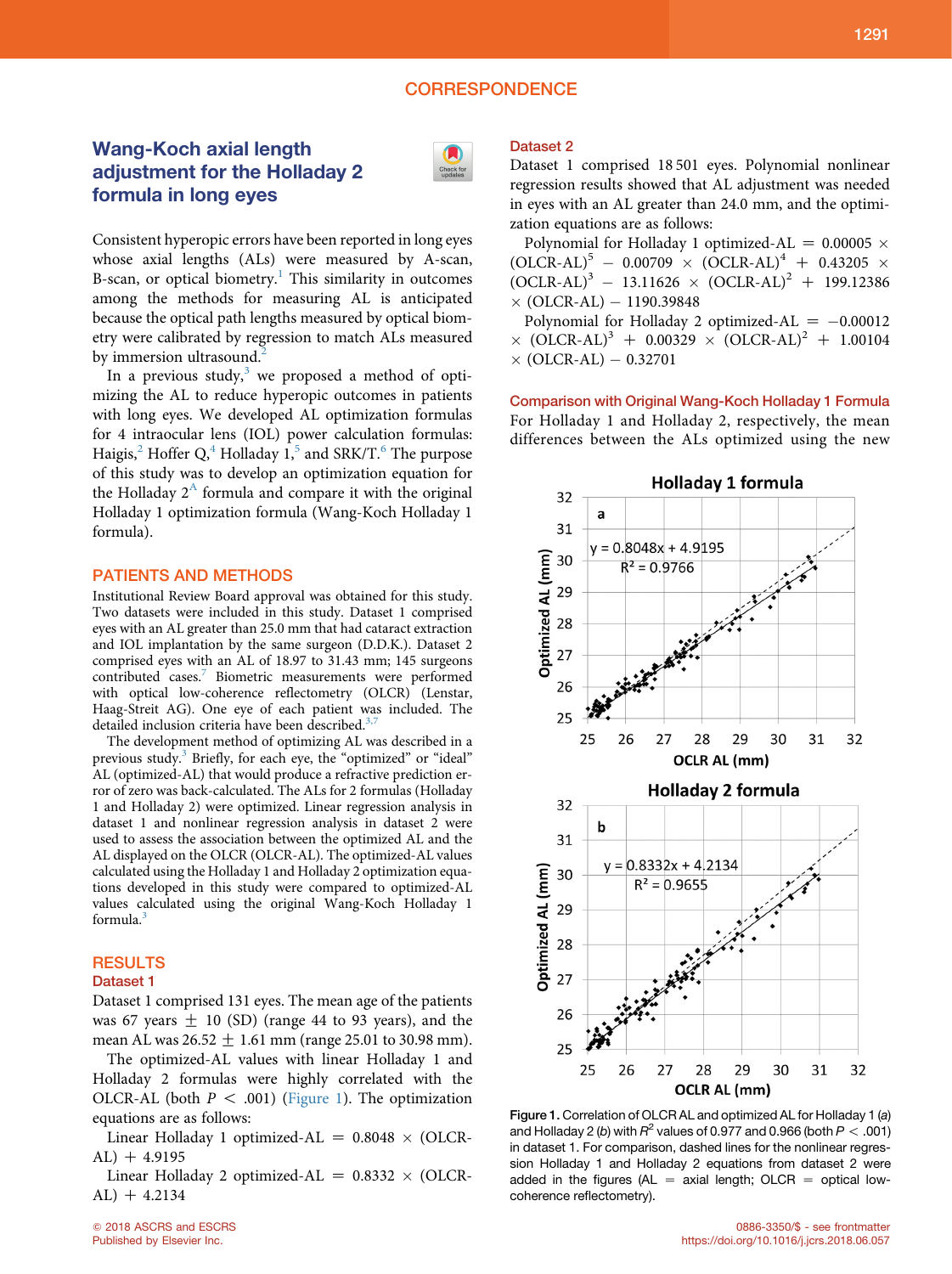<span id="page-1-0"></span>Table 1. Comparison of optimized AL using Holladay 1 and Holladay 2 optimization formulas developed in this study and those using the original Wang/Koch Holladay 1 formula.

|                     |                                                 | Difference in Optimized AL (mm)* |                      |                                |                                       |                             |                      |                                       |                                |
|---------------------|-------------------------------------------------|----------------------------------|----------------------|--------------------------------|---------------------------------------|-----------------------------|----------------------|---------------------------------------|--------------------------------|
| <b>OCLR AL (mm)</b> | Wang/<br><b>Koch</b><br>Holladay 1 <sup>3</sup> | Linear<br><b>Holladay 1</b>      | Linear<br>Holladay 2 | <b>Nonlinear</b><br>Holladay 1 | <b>Nonlinear</b><br><b>Holladay 2</b> | Linear<br><b>Holladay 1</b> | Linear<br>Holladay 2 | <b>Nonlinear</b><br><b>Holladay 1</b> | <b>Nonlinear</b><br>Holladay 2 |
| 24.00               | <b>NA</b>                                       | <b>NA</b>                        | <b>NA</b>            | 24.00                          | 24.00                                 | <b>NA</b>                   | <b>NA</b>            | <b>NA</b>                             | <b>NA</b>                      |
| 25.00               | 24.99                                           | 25.44                            | 25.46                | 25.02                          | 24.95                                 | 0.04                        | 0.06                 | 0.03                                  | $-0.04$                        |
| 26.00               | 25.82                                           | 25.84                            | 25.88                | 25.92                          | 25.90                                 | 0.03                        | 0.06                 | 0.10                                  | 0.08                           |
| 27.00               | 26.65                                           | 26.65                            | 26.71                | 26.78                          | 26.83                                 | 0.00                        | 0.06                 | 0.13                                  | 0.18                           |
| 28.00               | 27.48                                           | 27.45                            | 27.54                | 27.63                          | 27.75                                 | $-0.02$                     | 0.07                 | 0.15                                  | 0.27                           |
| 29.00               | 28.30                                           | 28.26                            | 28.38                | 28.48                          | 28.66                                 | $-0.05$                     | 0.07                 | 0.18                                  | 0.35                           |
| 30.00               | 29.13                                           | 29.06                            | 29.21                | 29.34                          | 29.55                                 | $-0.07$                     | 0.08                 | 0.21                                  | 0.42                           |
| 31.00               | 29.96                                           | 29.87                            | 30.04                | 30.20                          | 30.43                                 | $-0.09$                     | 0.08                 | 0.24                                  | 0.47                           |
| 32.00               | 30.79                                           | <b>NA</b>                        | <b>NA</b>            | 31.05                          | 31.30                                 | <b>NA</b>                   | <b>NA</b>            | 0.26                                  | 0.50                           |
| 33.00               | 31.62                                           | <b>NA</b>                        | <b>NA</b>            | 31.88                          | 32.14                                 | <b>NA</b>                   | <b>NA</b>            | 0.26                                  | 0.52                           |
| 34.00               | 32.45                                           | <b>NA</b>                        | <b>NA</b>            | 32.69                          | 32.98                                 | <b>NA</b>                   | <b>NA</b>            | 0.24                                  | 0.53                           |
| 35.00               | 33.28                                           | <b>NA</b>                        | <b>NA</b>            | 33.48                          | 33.79                                 | <b>NA</b>                   | <b>NA</b>            | 0.21                                  | 0.52                           |
| 36.00               | 34.11                                           | <b>NA</b>                        | <b>NA</b>            | 34.30                          | 34.59                                 | <b>NA</b>                   | <b>NA</b>            | 0.19                                  | 0.48                           |

 $AL =$  axial length; NA = data not available; OCLR = optical low coherence reflectometry

\*Linear and nonlinear Holladay 1/2 Wang/Koch Holladay 1

optimization equations and the original Wang-Koch Holladay 1 formula were  $-0.02 \pm 0.05$  mm (range  $-0.09$  to 0.05 mm) and 0.04  $\pm$  0.03 mm (range 0.00 to 0.09 mm) in dataset 1 and 0.18  $\pm$  0.07 mm (0.03 to 0.26 mm) and 0.36  $\pm$  0.18 mm (-0.04 to 0.53 mm) in dataset 2 (Table 1).

#### **DISCUSSION**

In dataset 1 comprising eyes with an AL greater than 25.0 mm, a linear relationship was observed between the optimized-ALs and the OLCR-ALs. There were minimal differences in optimized-ALs calculated using the new linear optimization equations for the Holladay 1 and Holladay 2 formulas or the original Wang-Koch Holladay 1 formula, with a maximum absolute difference 0.09 mm. To prevent hyperopic outcomes, the Wang-Koch Holladay 1 formula is aggressive and slightly myopic results may  $occur.<sup>7–9</sup>$ 

In dataset 2 comprising eyes with an AL ranging from 18.97 to 31.43 mm, nonlinear regression analysis in the whole dataset showed that AL adjustment was needed in eyes with an AL greater than 24.0 mm. The AL adjustments using the nonlinear equations are different for Holladay 1 and Holladay 2 formulas and are less aggressive than the Wang-Koch Holladay 1 formula. Because the mean prediction error is zero using the nonlinear equations, there is an equal probability of myopic and hyperopic prediction errors. Therefore, when using the nonlinear equations, we recommend targeting for mild myopia ( $\leq -0.25$  D) to reduce the risk for a hyperopic result. Further studies are needed to evaluate the accuracy of these optimization formulas.

### Li Wang, MD, PhD Jack T. Holladay, MD, MSEE Douglas D. Koch, MD

### **REFERENCES**

- 1. [MacLaren RE, Sagoo MS, Restori M, Allan BDS. Biometry accuracy using](http://refhub.elsevier.com/S0886-3350(18)30610-2/sref1) [zero- and negative-powered intraocular lenses. J Cataract Refract Surg](http://refhub.elsevier.com/S0886-3350(18)30610-2/sref1) [2005; 31:280](http://refhub.elsevier.com/S0886-3350(18)30610-2/sref1)–290
- 2. [Haigis W, Lege B, Miller N, Schneider B. Comparison of immersion ultrasound](http://refhub.elsevier.com/S0886-3350(18)30610-2/sref2) [biometry and partial coherence interferometry for intraocular lens calculation](http://refhub.elsevier.com/S0886-3350(18)30610-2/sref2) [according to Haigis. Graefes Arch Clin Exp Ophthalmol 2000; 238:765](http://refhub.elsevier.com/S0886-3350(18)30610-2/sref2)–773
- 3. [Wang L, Shirayama M, Ma XJ, Kohnen T, Koch DD. Optimizing intraocular](http://refhub.elsevier.com/S0886-3350(18)30610-2/sref3) [lens power calculations in eyes with axial lengths above 25.0 mm.](http://refhub.elsevier.com/S0886-3350(18)30610-2/sref3) [J Cataract Refract Surg 2011; 37:2018](http://refhub.elsevier.com/S0886-3350(18)30610-2/sref3)–2027
- 4. [Hoffer KJ. The Hoffer Q formula: a comparison of theoretic and regression for](http://refhub.elsevier.com/S0886-3350(18)30610-2/sref5)[mulas. J Cataract Refract Surg 1993; 19:700](http://refhub.elsevier.com/S0886-3350(18)30610-2/sref5)–712; errata, 1994; 20:677; [2007; 33:2](http://refhub.elsevier.com/S0886-3350(18)30610-2/sref5)–3
- 5. [Holladay JT, Prager TC, Chandler TY, Musgrove KH, Lewis JW, Ruiz RS. A](http://refhub.elsevier.com/S0886-3350(18)30610-2/sref6) [three-part system for refining intraocular lens power calculations. J Cataract](http://refhub.elsevier.com/S0886-3350(18)30610-2/sref6) [Refract Surg 1988; 14:17](http://refhub.elsevier.com/S0886-3350(18)30610-2/sref6)–24
- 6. [Retzlaff JA, Sanders DR, Kraff MC. Development of the SRK/T intraocular](http://refhub.elsevier.com/S0886-3350(18)30610-2/sref7) [lens implant power calculation formula. J Cataract Refract Surg 1990;](http://refhub.elsevier.com/S0886-3350(18)30610-2/sref7) 16:333–[340; erratum, 528](http://refhub.elsevier.com/S0886-3350(18)30610-2/sref7)
- 7. [Melles RB, Holladay JT, Chang WJ. Accuracy of intraocular lens calculation](http://refhub.elsevier.com/S0886-3350(18)30610-2/sref8) [formulas. Ophthalmology 2018; 125:169](http://refhub.elsevier.com/S0886-3350(18)30610-2/sref8)–178
- 8. [Abulafia A, Barrett GD, Rotenberg M, Kleinmann G, Levy A, Reitblat O,](http://refhub.elsevier.com/S0886-3350(18)30610-2/sref9) [Koch DD, Wang L, Assia EI. Intraocular lens power calculation for eyes](http://refhub.elsevier.com/S0886-3350(18)30610-2/sref9) [with an axial length greater than 26.0 mm: comparison of formulas and](http://refhub.elsevier.com/S0886-3350(18)30610-2/sref9) [methods. J Cataract Refract Surg 2015; 41:548](http://refhub.elsevier.com/S0886-3350(18)30610-2/sref9)–556
- 9. Popovic M, Schlenker MB, Campos-Möller X, Pereira A, Ahmed IIK. Wang-[Koch formula for optimization of intraocular lens power calculation: evalua](http://refhub.elsevier.com/S0886-3350(18)30610-2/sref10)[tion at a Canadian center. J Cataract Refract Surg 2018; 44:17](http://refhub.elsevier.com/S0886-3350(18)30610-2/sref10)–22

#### OTHER CITED MATERIAL

A. Holladay JT. Holladay IOL Consultant Software & Surgical Outcomes Assessment. Bellaire, TX, Holladay Consulting, 2015 Available at: [http:](http://www.hicsoap.com) [//www.hicsoap.com.](http://www.hicsoap.com) Accessed July 2, 2018